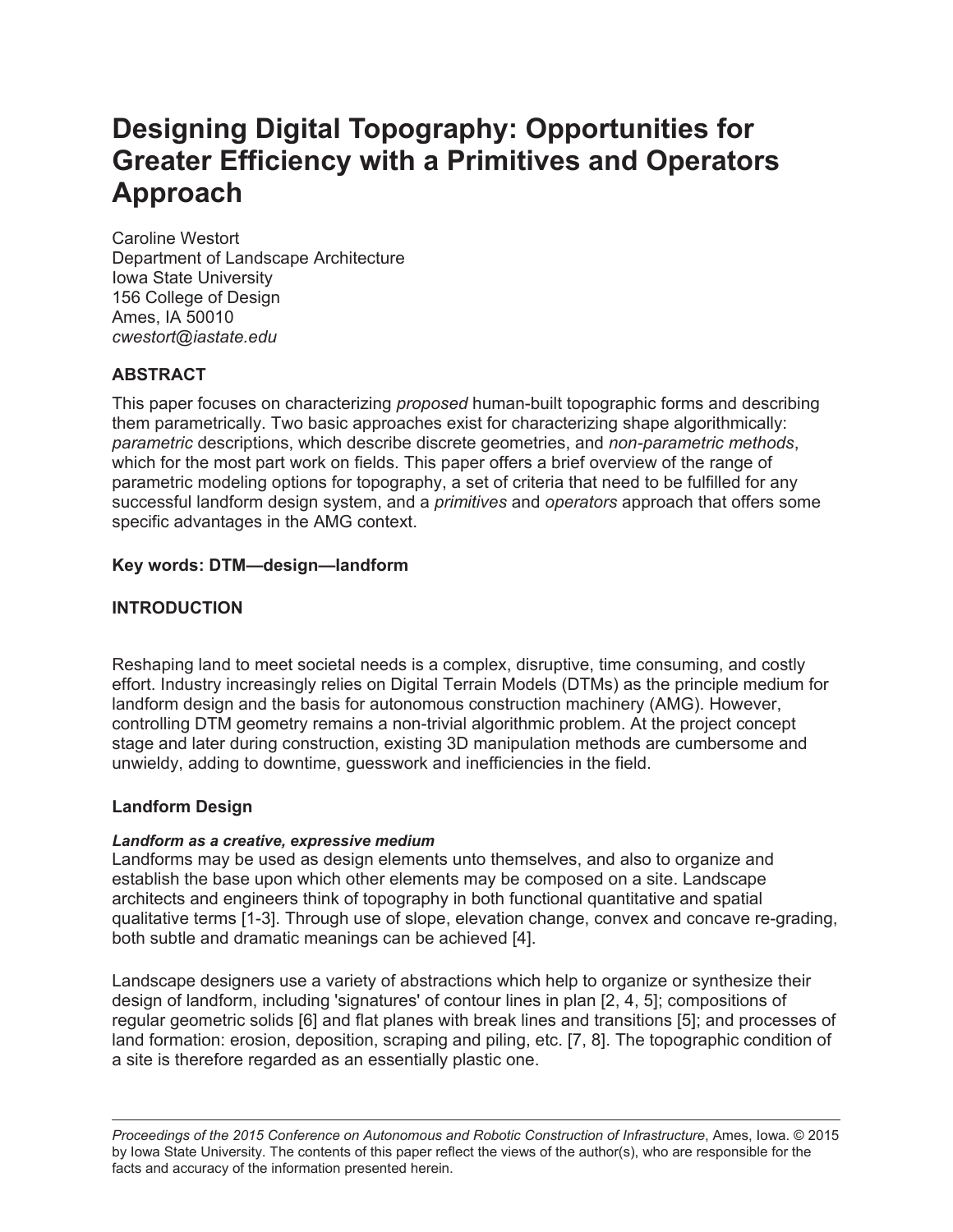Through 3D modeling, rendering and visualization, designers try out an assortment of design alternatives on a topographic surface. Through manipulation of 3D models or images design alternatives are seen, changed, and analyzed [9]. For environmental designers, visualization works in close concert with manipulation and quantitative and qualitative analysis. The editing and analysis tasks can be more closely integrated in the digital medium, as shown in Figure 2.



#### **Figure 2: Iterative design loop for topography that shows how digital methods can integrate editing and analysis tasks more tightly in the iterative life cycle of a design project.**

#### **Digital landform representation**

Landform is challenging to represent in any medium [10] especially computationally where large scales, fuzzy edges, continuous surfaces, and huge datasets pose particular challenges [11-14]. **Digital Terrain** in this project is defined as the elevation of the earth's surface above some reference geoid. Over the last few decades ever-larger quantities of terrain data with higher accuracy in (x, y) and z have become available to represent existing earth surface geometry. **Digital Terrain Models** (DTMs) are an important class of surface models [14] increasingly becoming the principle medium for landform design and construction [15, 16, 19].

#### *Automated Machine Guidance*

Dramatic advances with AMG in recent decades allow a remotely operated bulldozer to construct a landform from a precise 3D DTM [16-19-30]. Landscape architects and civil engineers work from existing site survey DTMs to propose and revise many drafts of proposed topographic surface geometry both on paper and with software to produce a final landform design, called a *grading plan* by landscape architects [2], or *the design* in the engineering domain [25]. Designers typically hand-off a grading plan to the earthworks contractor only once so the final construction is often the first and only full-scale built realization of a design that the team encounters. However, a lot can happen to the design once it is taken into the field and construction begins. *Site conditions, equipment incompatibilities, weather factors, personnel skill, preference and taste issues* are categories of unforeseen factors that can significantly impact a design once construction gets underway. Thus DTMs often require editing during construction to avoid downtime in the system and guesswork in the field [19, 20, 21, 25, 30].

#### **Control criteria for DTM geometry over the lifecycle of a grading project**

Controlling DTM geometry remains a non-trivial algorithmic problem [31, 32]. Methods for changing DTM geometry are cumbersome and unwieldy [34], thereby limiting the ability to creatively explore, modify, and optimize topographic form. These shortcomings yield serious inefficiencies throughout the lifecycle of a project and result in a need for improved tools for landform design that fulfill the following **criteria**: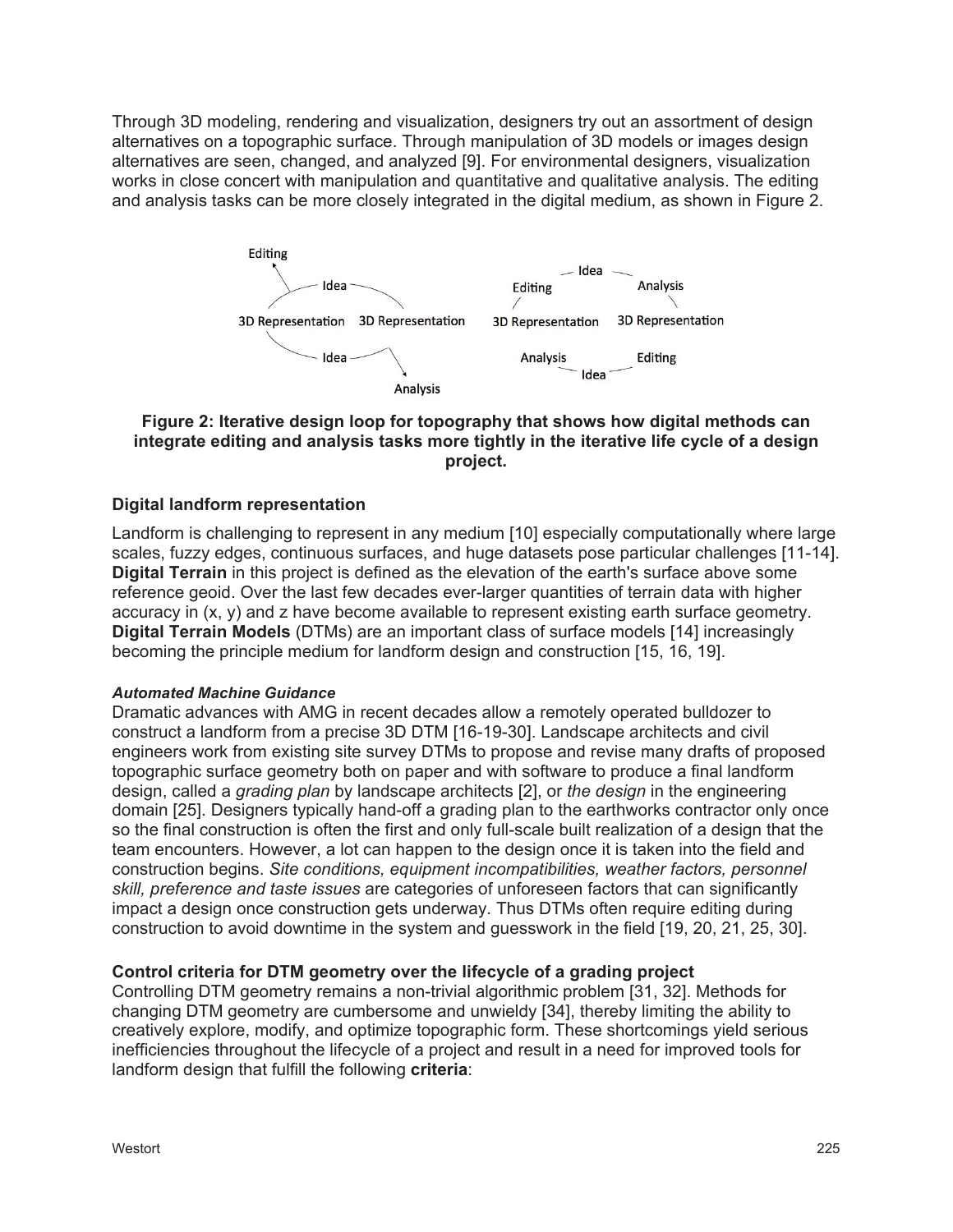3D Local geometric control Ease of handling Quick response time Quantitative accuracy

What is generally missing is the ability to iteratively revise, update, edit, modify, manipulate – i.e., "sculpt" DTMs, both *before* and *during* the construction phase as a way to insure quality design.

#### **Approaches to DTM Manipulation**

3D model manipulation strategies for topography have evolved chiefly in the CAD and geographic information system (GIS) digital domains [10], with the former focusing primarily on the parameterization of objects, the latter on combinations of spatial attribute information with digital terrain models in several representations (TINS, DTMs, contours, e.g., see [34]) The simplest and most common of these is the regular tessellation, mesh, displaced as a raster array. Large raster arrays are reasonable to use for representation of arbitrarily shaped "natural" existing features such as the earth's surface, but the manipulation tools available make them neither an efficient nor expressive medium for design.

Geographic information systems (GIS) have evolved to handle the large datasets characteristic of landscape, but have mostly focused on the display and analysis of elevation data, rather than on active tools for manipulating landform. Figure 3 shows the manipulation scopes of action available in many GISs which allow only either global or 'local' changes to a model: a local change is a change that happens to a single vertex, a global change is one that affects the entire topographic dataset, e.g., scale changes, which exaggerate the Z value [35].



**Figure 3: Local, regional, global scopes of action.**

While some operations exist to limit the scope of activity to a mask of pixels or a specific polygon, these techniques are not especially useful for landform design. An example of a DTM editor developed to resolve artifacts resulting from elevation data interpolation has been an interesting approach [36]. As have algorithms for compression [37-42], line of site, shortest path, drainage [43], multiple observers[40], local maxima and minima, and drainage patterns[44] and siting from first principles. These approaches, while promising, have focused on data extraction and algorithmic techniques acting on geospatial data for *existing landform geometry* of a digital terrain surface, rather than *proposed* geometry – the target concern here.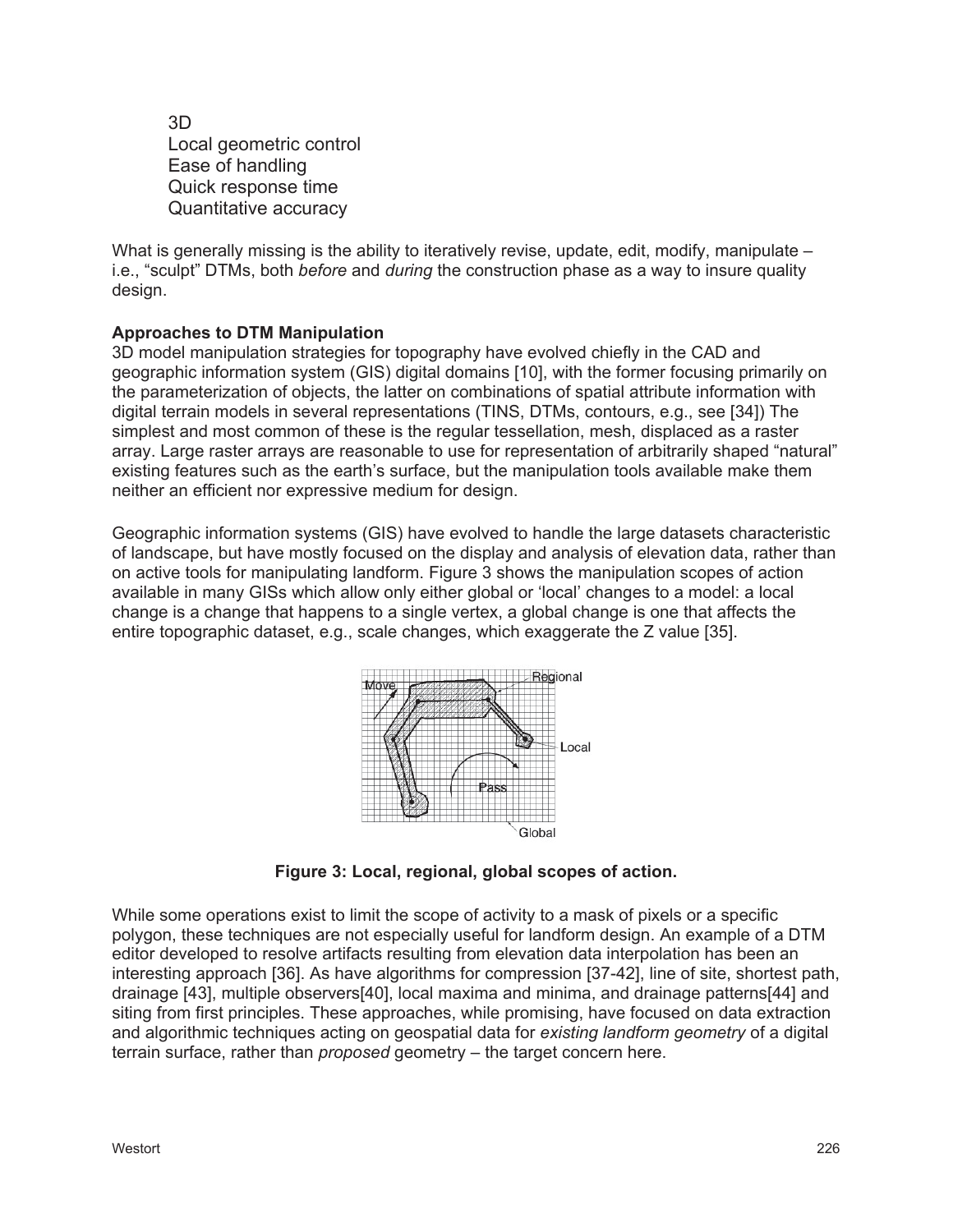A key advantage of digital/virtual methods is the ability to directly manipulate a 3D representation [45-49]. The following list, adapted from [50] and [51] summarizes some of the 3D topographic modeling tools available in current industry-standard CAD software packages:

#### **Data Structures**

**Contours**—Landform design using 2D CAD systems relies heavily upon the representation of 3D form as contour lines; an abstraction well suited to representation, but notoriously cumbersome for design. It is also a data structure with key disadvantages: Oversampling along, and under-sampling between lines. Manipulating contour lines effectively with CAD systems remains a daunting challenge, requiring spline curves and geometric constraints that have nowhere yet been satisfactorily packed for—much less mastered by—designers from any discipline.

**B-Rep**—Boundary Representations—The surface of an object is described as a description stored as a list of vertices, lines joining the vertices, and list of faces. These include Bezuer-spline curves (B-splines), Non-uniform rational basis spline (NURB) surfaces

**Primitives**—A set of simple, generic, 3D models (cube, sphere, cylinder, cone, torus, wedge, lane and others). These primitives can be scaled, translated, and rotated within the application, often both interactively (such as with a mouse), and by numerical input.

**CSG**—Constructive Solid Geometry—An object is represented as a combination of simple primitives such as cues, spheres, and cylinders. These basic solids are used as building blocks for more complex objects by means of a system that uses Boolean combinations (union, intersection, and difference) to describe the logical operations of adding two objects, subtracting one from another, or designing the overlap between two objects.

**Voxels**—Volume/Solid Modeling. Spatial occupancy enumeration divides – dimensional space into cubic units called voxels, or a 3D pixels. Operators:

**Swept Forms**—a 2-dimensional (XY) section 'swept' along a third (Z) dimension. **Extrusion**—a template is swept in a direction orthogonal to the plane in which it lies.

**Surface of Revolution**—a 2D template, closed or open, rotated about an axis. **Skin**—the ability to construct a 'skeleton' of a form and then wrap a surface skin around it to create an object

**Patches**—same as skin except using boundaries as the skeleton.

**Curved Patches—**while popular remain too computationally intensive to be justified or affordable for most landform design.

## **Primitives**

What is called for is a specification of landform primitives—mound, swale, plane, for example – that carry their own parametric definitions and constraints, and so enable 'regional' changes, between local and global in their scope, in which slopes, radii and other dimensions may be user-specified and propagated (Figure 3). Geometric modeling with pure Euclidean shape primitives such as cones and cylinders is promising [8], but by itself is too limited for most landform design, which more often than not involves the design of a continuous surface rather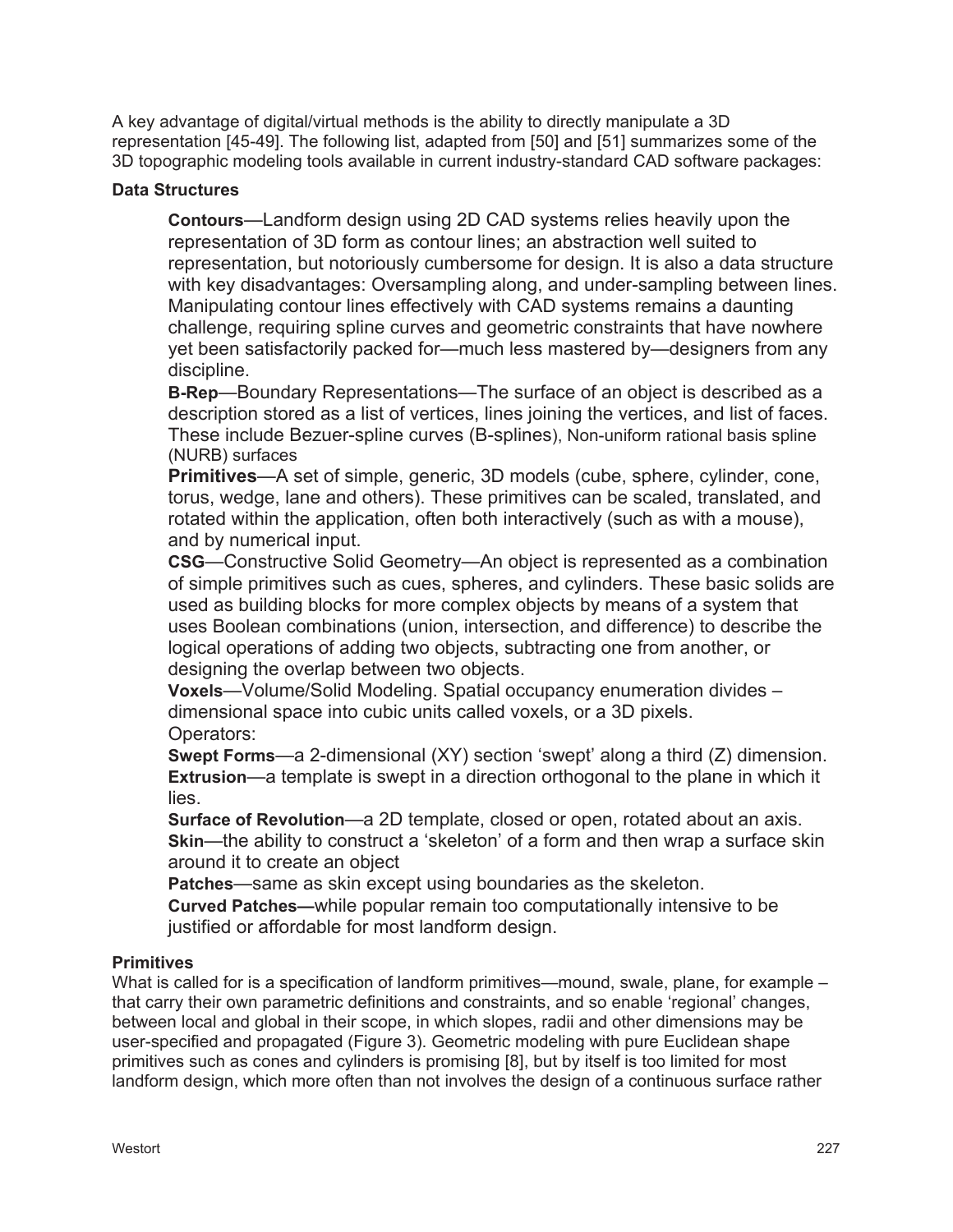than of a solid. While some efforts for landscape are promising [51, 53] no unifying ontology, or organizing Landscape Information Model (LIM) currently exists.

A wide variety of disciplines and scales use a range of terms and parameters to describe discrete topographic shape, and they vary qualitatively and quantitatively. Moreover, landform shapes are frequently described in terms of an underlying DTM Data structure. I.e., there are contour line specific forms, or signatures, TIN specific data structures. A sampling of this diversity includes:

- x *Geomorphological forms*, landforms produced by the earth's natural processes (e.g. drumlins, eskers, moraines, saddles, valleys, cliffs, glacial forms) [7, 8, 54-58]
- x *Domain-specific forms, e.g.,* Contour line signatures [3-5], American Disabilities Act design specifications [59].



**Figure 4: Contour line signatures.[60]**

*Project-type specific* (e.g., roadways, levees, sand dunes, water management, golf courses, battlefields, gaming environments, American Disabilities Act (ADA) compliant features)



**Figure 5: Road profile primitive forms [5]**

- *Individual Project specific forms*, A particular project may standardize its own set of topographic forms for re-use throughout a project.[61]
- x *Tool-based forms*, shovels, rakes, particle guns.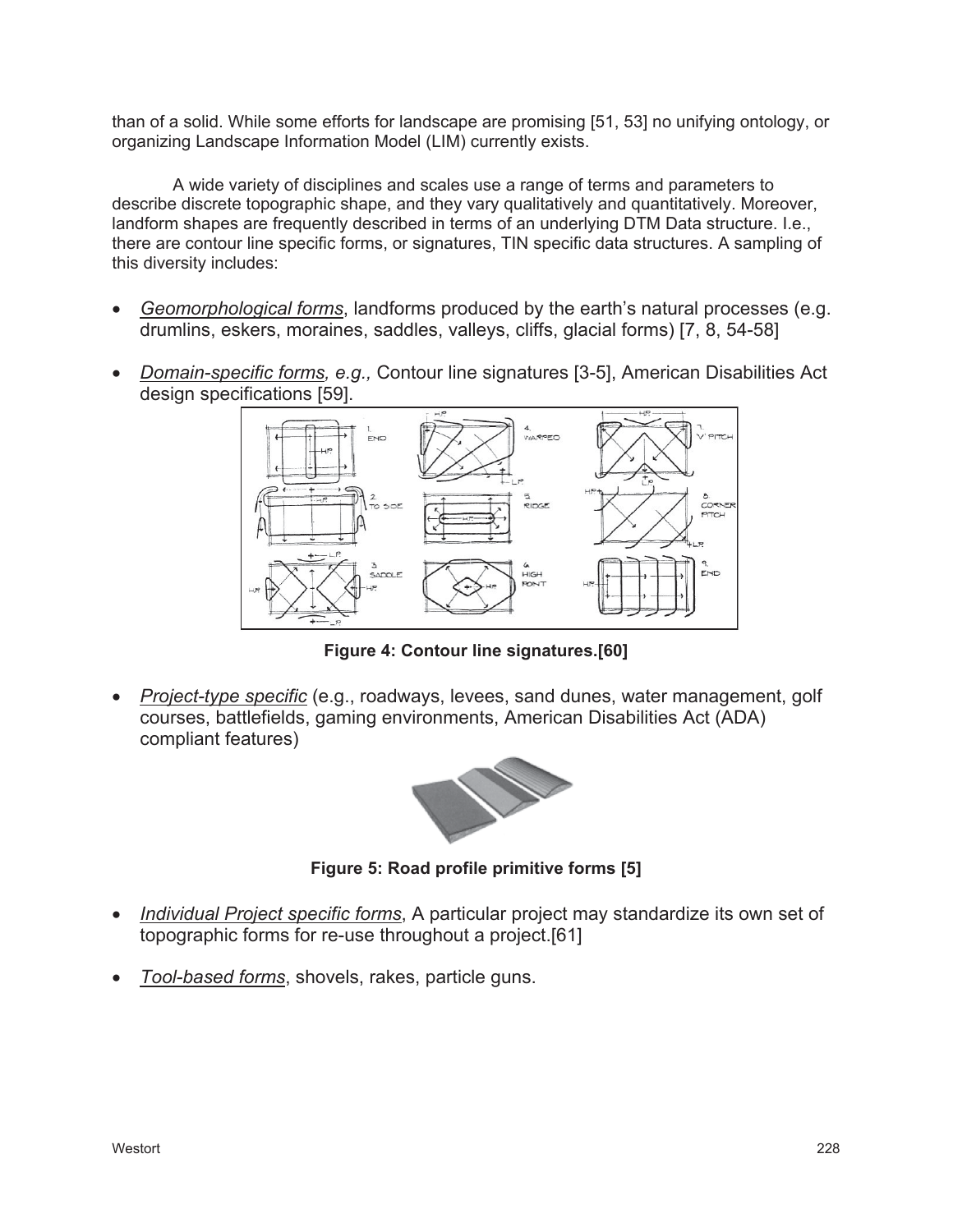

**Figure 6: Example tool-based specific forms.[62]**

#### **Operators**

Defining a universal set of geometric parameters for landform, coupled to a way to combine the primitives together, would contribute to dramatically improved geometric control over a DTM surface. Specification of a set of operations, such as cutting or filling tools, with parametrically defined shape characteristics (such as angles of slope, depth of fill, etc.) to be performed along a path. This set of operations is then swept along the path, either over an existing base terrain, or on a blank surface, and the result is a terrain geometry, which has the desired shape.

#### **Conceptual framework for a primitives and operators approach**

A simple and useful way to generalize all topographic forms as four generic shapes derivable from either a point- or line-based feature. General concavity or convexity are subsequent shape descriptors.

Mounds – point-based convex surface Craters – point based concave surface Berms – line-based concave surface Swales – line based convex surface.

Figure 7 shows this initial set, with their blade and path shapes abstracted and combined using a sweep (extrude) algorithm.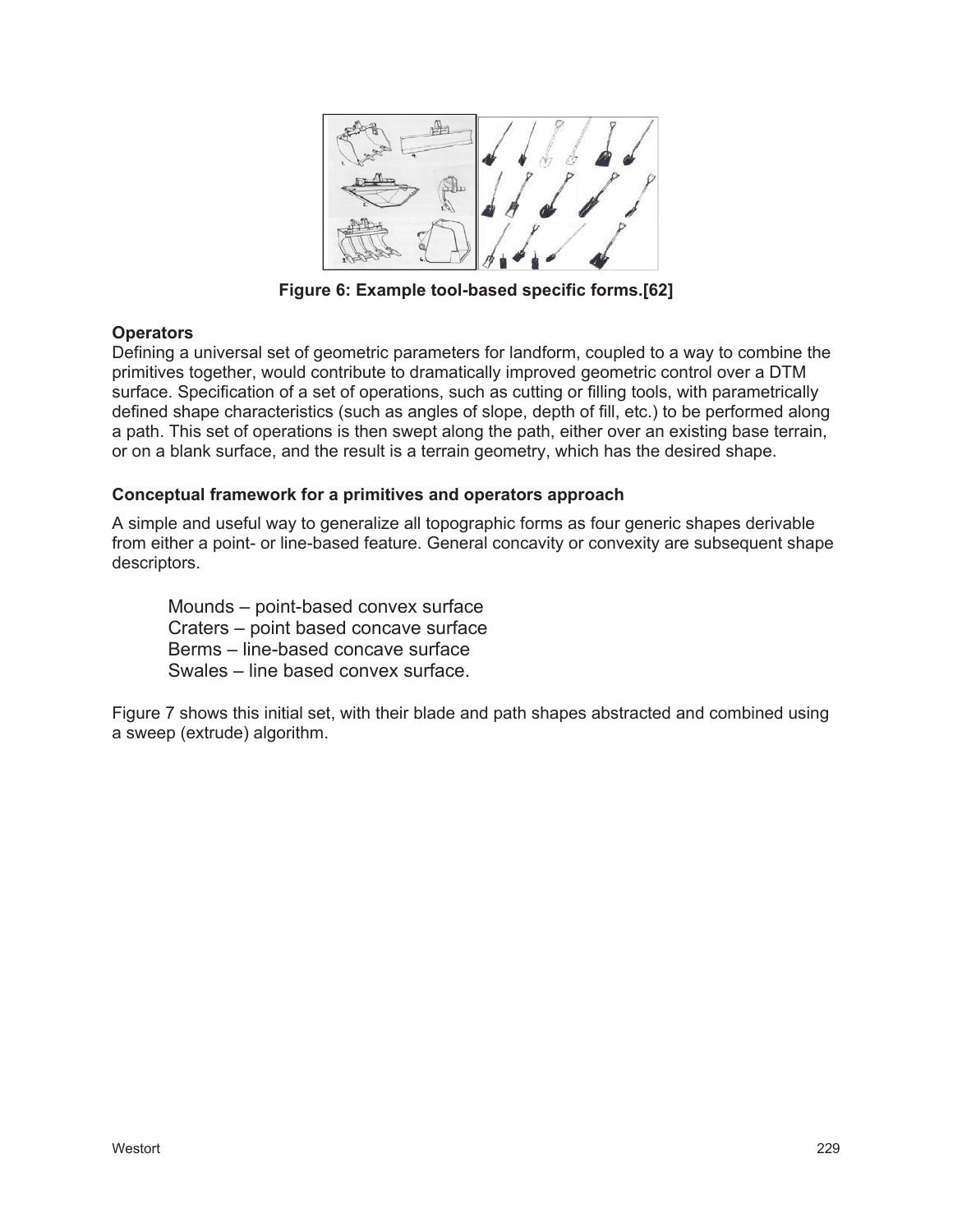

**Figure 7: Generic subset of topographic primitives, abstracted as blades and paths shapes**

Operators to generate these sorts of geometries as part of a continuous surface were then prorammed as a plug-in software to AutoCAD. Figures 8 and 9 show these initial results.



**Figure 8. A parameterized berm primitive left.**

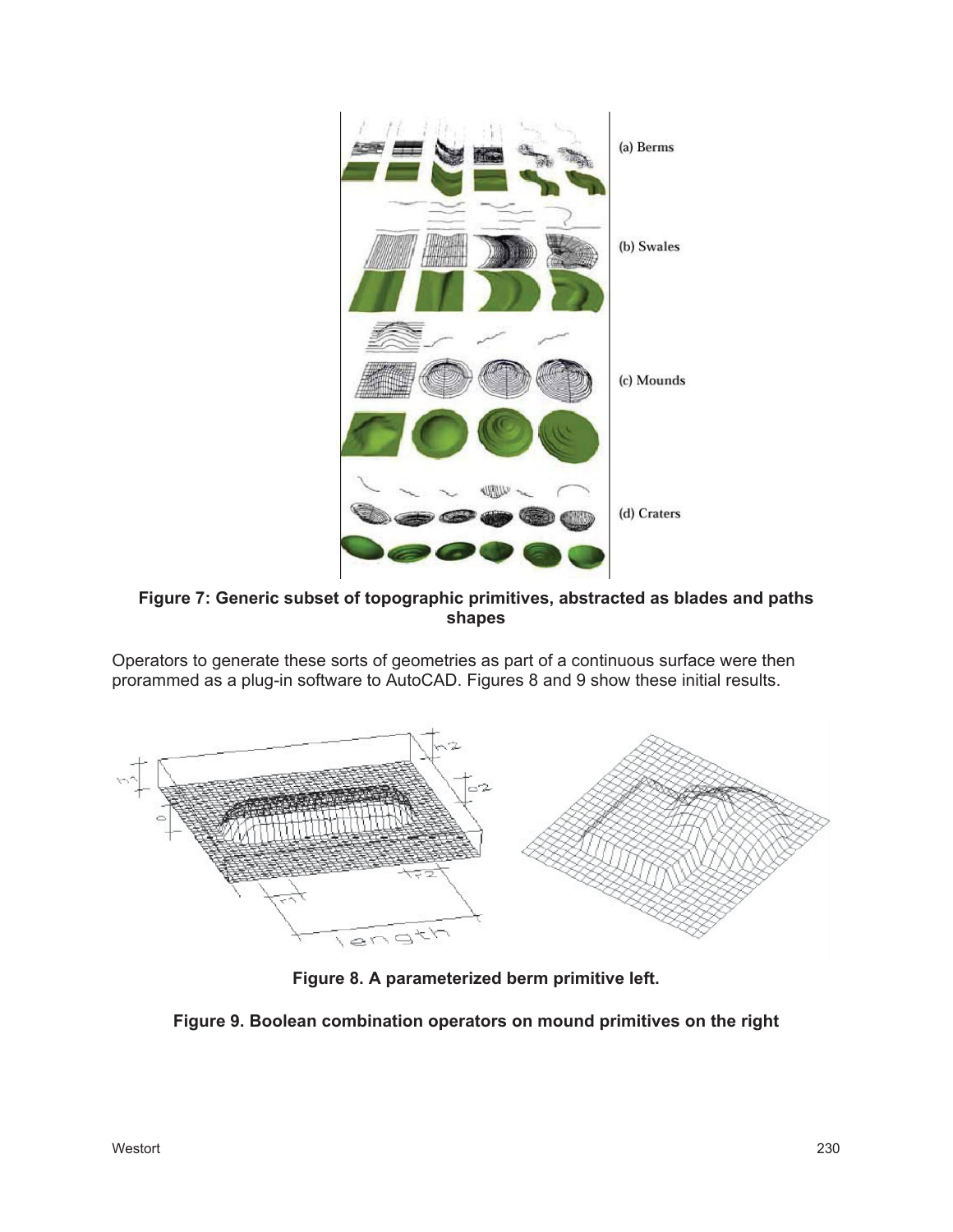A stand-alone prototype software was then generated as a generic sculpting tool definition, Figure 9.T his implementation kept geometric change parameters separate from any underlying DTM data structure description, Figure 10.



**Figure 9: Left Topographic surface sculpting generic tool.[50]**

# **Figure 10: Right Blade and path abstractions as alternative descriptions[63]**

## **Summary & Discussion**

A set of blades and path primitives describe proposed topographic form such that the following criteria for a digital terrain design system are fulfilled: 3D, local geometric control, ease of handling, quick response time, quantitative accuracy. A primitives and operators formalism represents an intermediate internal data structure that is independent of the underlying DTM data structure, and therefore would represent an exciting opportunity for increased efficiency in the AMG context.

The following are some outstanding challenges that would need to be resolved for this to happen:

*Challenge 1: Primitive shapes can have a wide range of relationships with one another.* In the case of a primitive blade shape that is extruded along a primitive path shape, what is the desired relationship, symmetrical, static, dynamic with other primitive models. How to provide interactive handles to the user for setting and varying these shape parameters.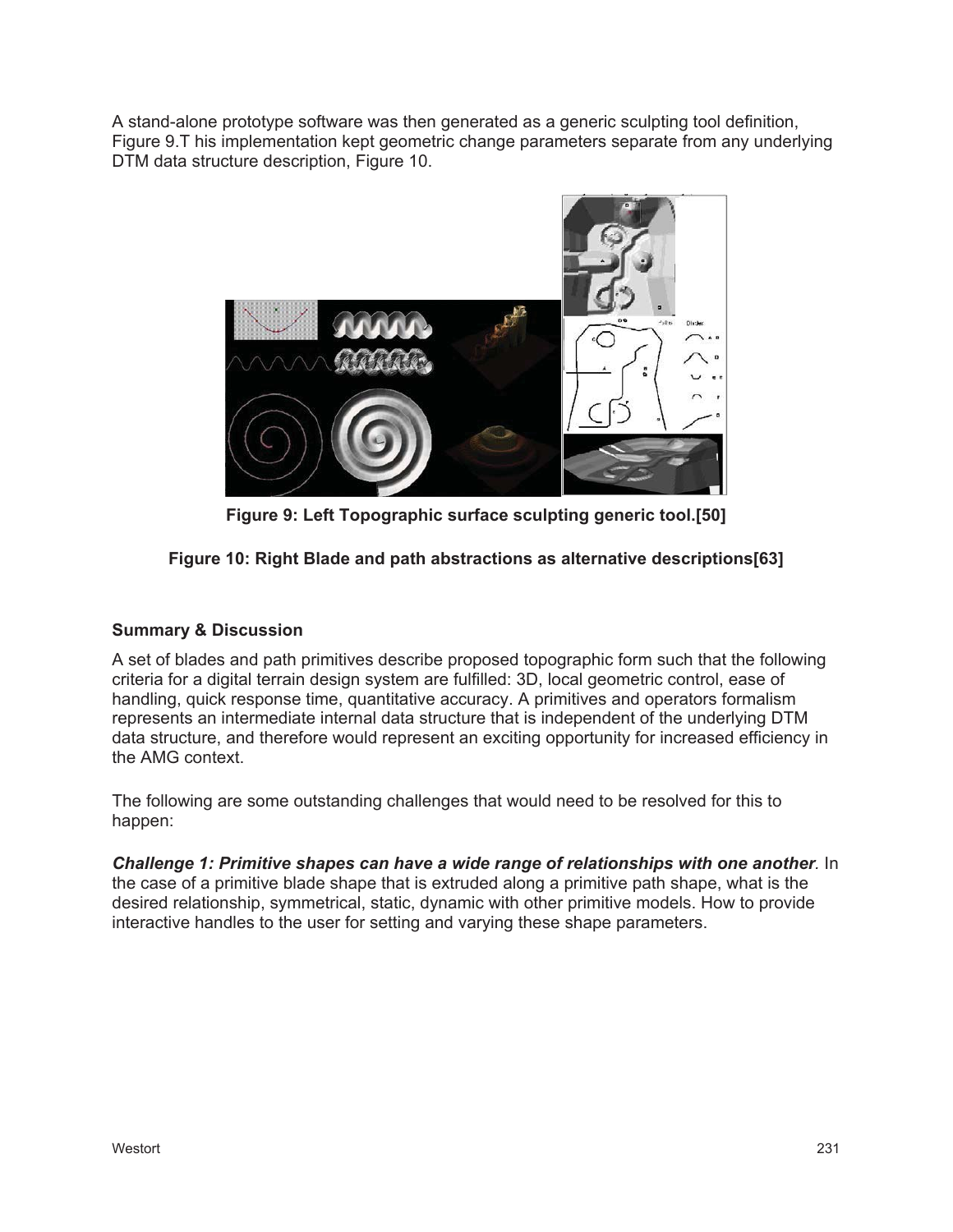

**Figure 11: Symmetrical versus A-Symmetrical blade and path relationships [65]**

*Challenge 2: Should the relationship between primitives simulate real world on-theground tool behavior or physical phenomena?* E.g. shovels, bulldozers, graders, rakes, etc.? What soil-type, moisture content is assumed? Gravity? Since final DTM geometry is the priority, and simulation of the manipulation process itself is of secondary importance, those geometry determining "real-world" parameters which affect final landform shape will be prioritized.



**Figure 12: Left, corner and overlap options.**

**Figure 13: Middle, rake simulation blade**

**Figure 14: Right, shovel simulation blade**

*Challenge 3: Embedding into the underlying terrain – how does the blade-path complex embed in the underlying DTM surface?* Is it an absolute or relative relationship? How are these relationships parameterized to optimize interactive user control.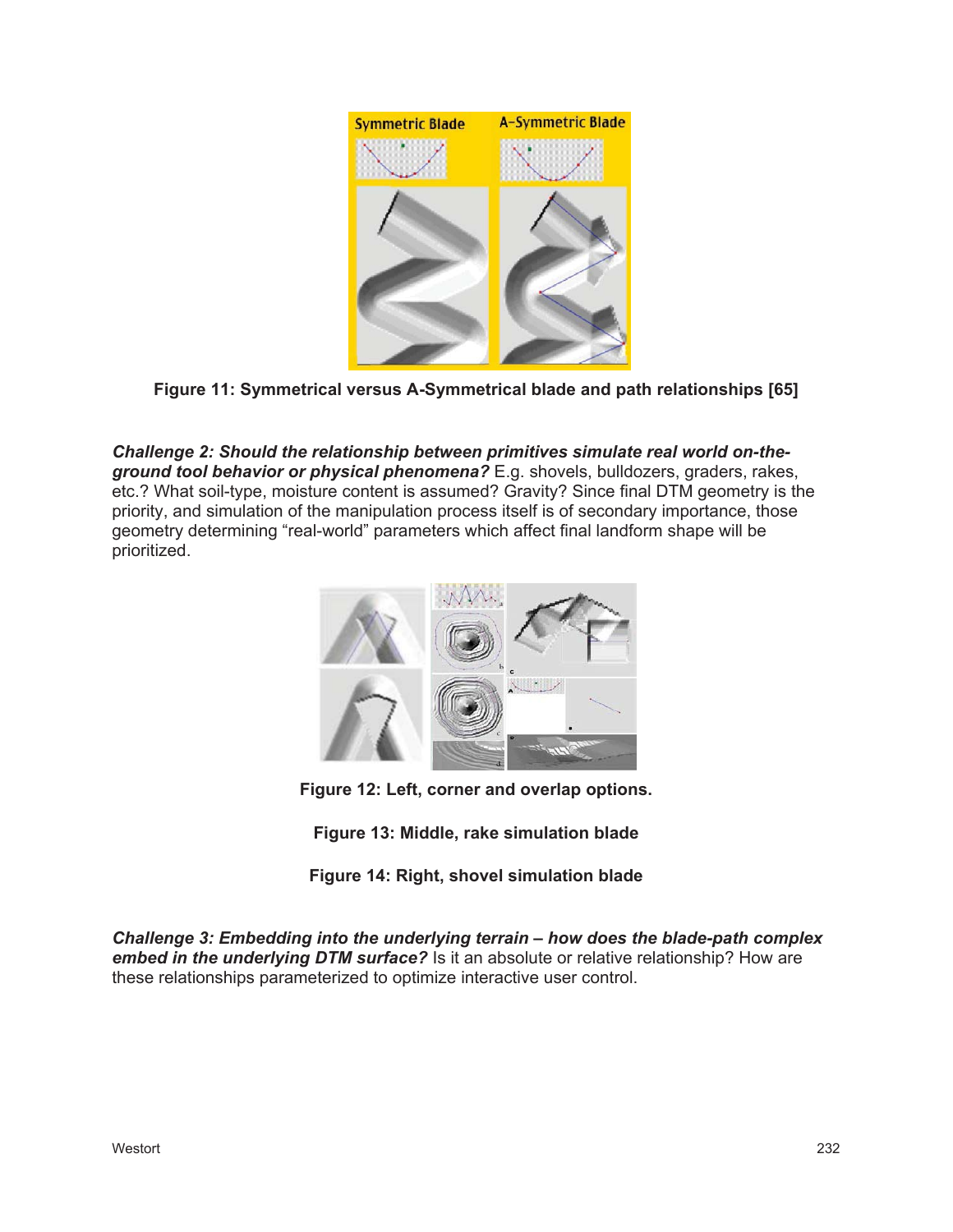

**Figure 15: Absolute versus relative relationship of the blade-path-relationship with the underlying terrain data.**

# **REFERENCES CITED**

- 1. J. Beardsley and N. Grubb, *Earthworks and beyond: contemporary art in the landscape*: Abbeville Press, 1989.
- 2. S. Strom, K. Nathan, and J. Woland, *Site engineering for landscape architects*: John Wiley & Sons, 2013.
- 3. H. C. Landphair and F. Klatt, "Landscape architecture construction," 1979.
- 4. R. K. Untermann, "Grade easy: an introductory course in the principles and practi ces of grading and drainage," 1973.
- 5. P. Petschek, *Grading for landscape architects and architects*: Walter de Gruyter, 2008.
- 6. M. Ferraro and R. Mallary, "ECOSITE: A Program for Computer-Aided Landform Design," *Proceedings ACM/SIGGRAPH (NY 1977)*.
- 7. R. J. Chorley, R. P. Beckinsale, and A. J. Dunn, *History of the Study of Landforms: Or The Development of Geomorphology: The Life and Work of William Morris Davis* vol. 2: Psychology Press, 1973.
- 8. B. Etzelmüller and J. R. Sulebak, "Developments in the use of digital elevation models in periglacial geomorphology and glaciology," *Physische Geographie,* vol. 41, pp. 35-58, 2000.
- 9. J. Corner, "Representation and landscape: drawing and making in the landscape medium," *Word & Image,* vol. 8, pp. 243-275, 1992.
- 10. S. M. Ervin, "Digital Terrain Models," *Landscape Architecture, Magazine,* January, 1994 1994.
- 11. W. R. Franklin, "Towards a mathematics of terrain."
- 12. W. R. Franklin, M. Inanc, and Z. Xie, "Two novel surface representation techniques," *AutoCarto Vancouver, Washington,* 2006.
- 13. W. R. Franklin, Z. Xie, E. Lau, and Y. Li, "Algorithms for terrain and bathymetric sensor data."
- 14. R. Weibel and M. Heller, *Digital terrain modelling*: Oxford University Press, 1993.
- 15. B. Alsobrooks, "Introduction of 3D Technology & Machine Control Systems," ed.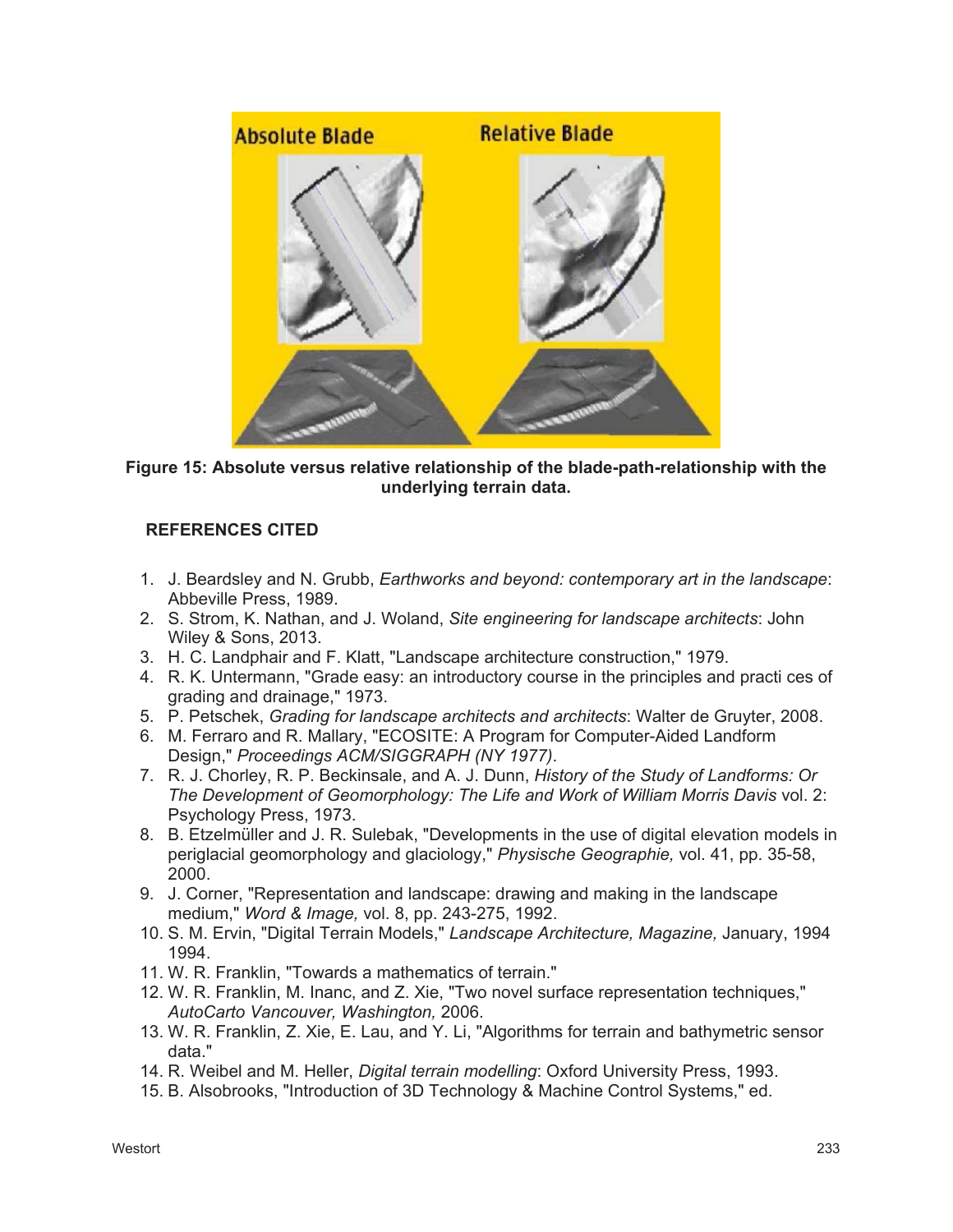- 16. A. Vonderohe, "Status and Plans for Implementing 3D Technologies for Design and Construction in WisDOT," Construction and Materials Support Center University of Wisconsin – Madison Department of Civil and Environmental Engineering WisDOT Project ID: 0657-45-11, 2009/05//undefined 2009.
- 17. C. Zhang, A. Hammad, and H. Bahnassi, "Collaborative Multi-Agent Systems for Construction Equipment Based on Real-Time Field Data Capturing," *Journal of Information Technology in Construction,* vol. 14, pp. 204-228, 2009/06//undefined 2009.
- 18. A. Zogheib, "Autonomous Navigation Tool for Real & Virtual Field Robots," in *1st International Conference on Machine Control & Guidance 2008*, 2008, pp. 1-11.
- 19. C. D. O. TRANSPORTATION, "Digital Design Environment Guide," Newington, CTOctobor 2007.
- 20. F. D. o. T. F. E. C. S. O. (ECSO), "Multi-Line Earthwork for Designers," F. D. o. T. F. E. C. S. O. (ECSO), Ed., ed, 2007, p. 72.
- 21. T. Hampton. (2005, 2005) 3D Grade Control Puts Designers Right in the Operator's Seat. *Enigineering News Record*. Available: http://www.dot.state.mn.us/caes/files/pdf/enr\_3d\_grade\_control\_10\_05.pdf
- 22. J. J. Hannon, "NCHRP Synthesis 372 Emerging Technologies for Construction Delivery," Transportation Research Board 978-0-309-09791-8, 2007 2007.
- 23. J. J. Hannon, *NCHRP Synthesis 385 Information Technology for Efficient Project Delivery*: Transportation Research Board, 2008.
- 24. J. J. Hannon and D. Townes, "GPS Utilization Challenges in Transportation Construction Project Delivery," in *The construction and building research conference of the Royal Institution of Chartered Surveyors*, Georgia Tech, Atlanta USA, 2007, p. 15.
- 25. T. Hoeft, "lmproving Construction Efficiencies Through 3D Electronic Design," C. Jarhen, Ed., ed, 2009, p. 1.
- 26. D. Kratt, "Design Memorandum NO. 18-05-Electronic Files Submittal with the Final Contract Plans," ed, 2005.
- 27. M. Leja and R. Buckley, "Cross-Section Preparation and Delivery Memorandum," ed: California Department of Transportaion, 2004.
- 28. A. Z. Sampaio, A. R. Gomes, and J. Prata, "Virtual Environment in Civil Engineering: Construction and Maintenance of Buildings," in *ADVCOMP 2011, The Fifth International Conference on Advanced Engineering Computing and Applications in Sciences*, 2011, pp. 13-20.
- 29. D. Sheldon and C. Mason, "A Proposal for Statewide CAD Standards in Iowa," Howard R. Green Company2009/04//undefined 2009.
- 30. P. Söderström and T. Olofsson, "Virtual Road Construction a Conceptual Model," in *W78 Conference*, Maribor, Slovenia, 2007, pp. 255-261.
- 31. X. Wang, M. J. Kim, P. E. D. Love, and S.-C. Kang, "Augmented Reality in built environment: Classification and implications for future research\*," *Automation in Construction,* vol. 32, pp. 1-13, July 2013 2013.
- 32. S. Andrews and S. Geiger, "Unlocking Design Data," presented at the 19th Annual AGC/DOT Technical Conference, New York, 2005.
- 33. F. Vahdatikhaki, A. Hammad, and S. Setayeshgar, "Real-time simulation of earthmoving projects using automated machine guidance," in *The 30th ISARC*, Montréal, Canada, 2013, pp. 718-730.
- 34. R. Laurini and D. Thompson, *Fundamentals of spatial information systems*: Academic press, 1992.
- 35. S. M. Ervin and C. Y. Westort, "Procedural Terrain; A Virtual Bulldozer," in *Proceedings CAAD-Futures, International Conference on Computer Aided Architectural Design*, 1995.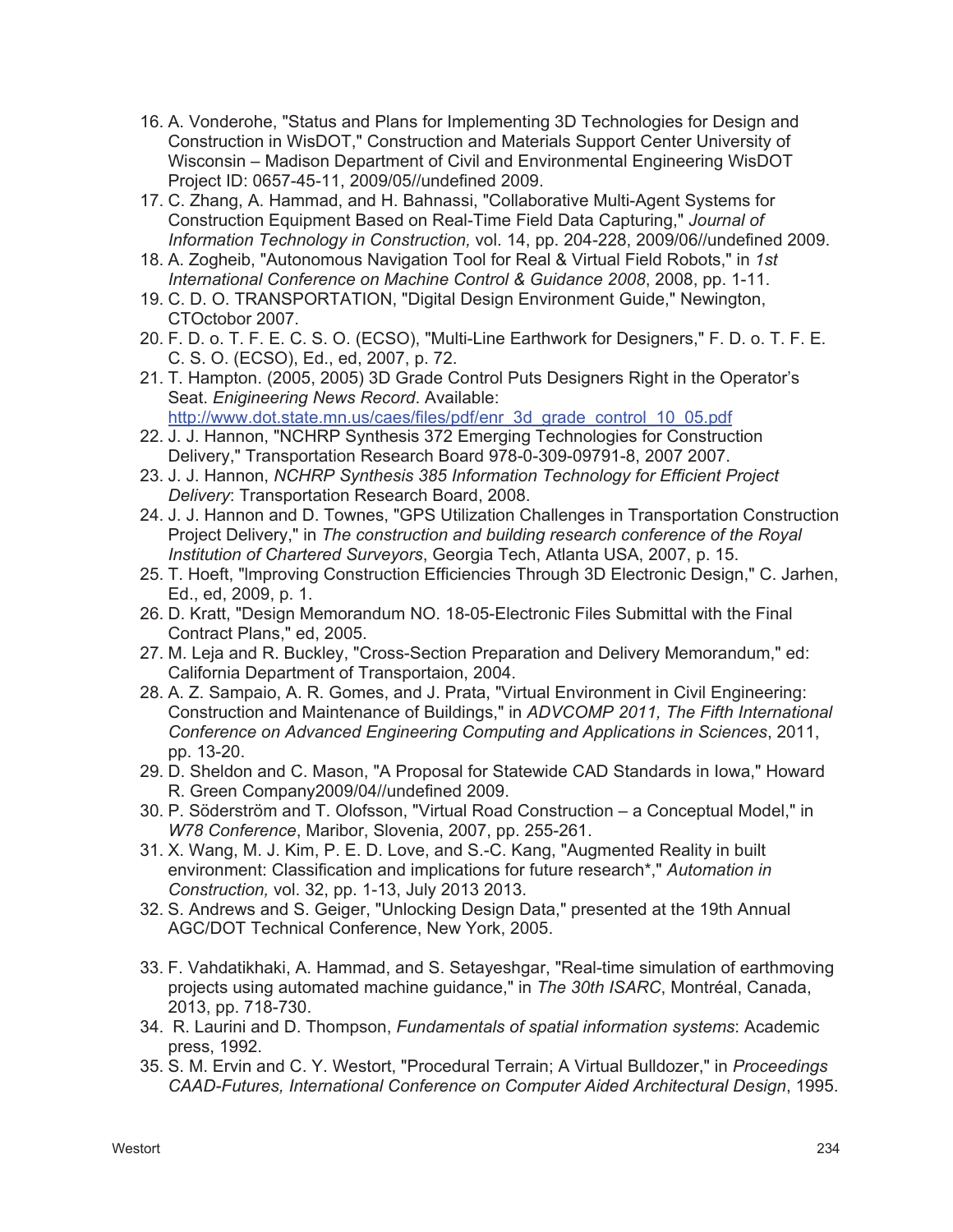- 36. H. Bär, "Interaktive Bearbeitung von Geländeoberflächen-Konzepte, Methoden, Versuche," 1996.
- 37. *Representing landscapes : a visual collection of landscape architectural drawings / edited by Nadia Amoroso*. Abingdon, Oxon ; New York: Abingdon, Oxon ; New York : Routledge, 2012.
- 38. B. Cutler, W. R. Franklin, and T. Zimmie, "Fundamental Terrain Representations and Operations: Validation of Erosion Models for Levee Overtopping," in *NSF Engineering Research and Innovation Conference*, Honolulu, 2009.
- 39. R. Fabio, "From point cloud to surface: the modeling and visualization problem," *International Archives of Photogrammetry, Remote Sensing and Spatial Information Sciences,* vol. 34, p. W10, 2003.
- 40. W. R. Franklin, M. Inanc, Z. Xie, D. M. Tracy, B. Cutler, and M. V. Andrade, "Smugglers and border guards: the GeoStar project at RPI," in *Proceedings of the 15th annual ACM international symposium on Advances in geographic information systems*, 2007, p. 30.
- 41. M. Inanc, *Compressing terrain elevation datasets*: ProQuest, 2008.
- 42. M. Metz, H. Mitasova, and R. Harmon, "Efficient extraction of drainage networks from massive, radar-based elevation models with least cost path search," *Hydrology and Earth System Sciences,* vol. 15, pp. 667-678, 2011.
- 43. M. V. Andrade, S. V. Magalhaes, M. A. Magalhães, W. R. Franklin, and B. M. Cutler, "Efficient viewshed computation on terrain in external memory," *GeoInformatica,* vol. 15, pp. 381-397, 2011.
- 44. T.-Y. Lau and W. R. Franklin, "COMPLETING RIVER NETWORKS WITH ONLY PARTIAL RIVER OBSERVATIONS VIA HYDROLOGY-AWARE ODETLAP."
- 45. W. J. Mitchell, "A computational view of design creativity," *Modeling Creativity and Knowledge-Base Creative Design,* pp. 25-42, 1993.
- 46. W. J. Mitchell, *The logic of architecture: Design, computation, and cognition*: MIT press, 1990.
- 47. W. J. Mitchell, *Computer-aided architectural design*: John Wiley & Sons, Inc., 1977.
- 48. W. J. Mitchell, *Digital design media*: John Wiley & Sons, 1995.
- 49. M. McCullough, W. J. Mitchell, and P. Purcell, *The electronic design studio: architectural knowledge and media in the computer era*: MIT Press, 1990.
- 50. S. M. Ervin, *Landscape modeling : digital techniques for landscape visualization / Stephen M. Ervin, Hope H. Hasbrouck*. New York: New York : McGraw-Hill, 2001.
- 51. S. Mealing, *Mac 3D: Three-dimensional Modelling and Rendering on the Macintosh*: Intellect Books, 1994.
- 52. M. Flaxman, "Fundamentals of Geodesign," *Proceedings Digital Landscape Architecture, Buhmann/Pietsch/Kretzel (Eds.): Peer Reviewed Proceedings Digital Landscape Architecture, Anhalt University of Applied Science, Germany,* 2010.
- 53. S. Ervin, "A system for GeoDesign," *Proceedings Digital Landscape Architecture, Anhalt University of Applied Science, Germany,* 2011.
- 54. T. R. Allen, "Digital terrain visualization and virtual globes for teaching geomorphology," *Journal of Geography,* vol. 106, pp. 253-266, 2008.
- 55. D. G. Brown, D. P. Lusch, and K. A. Duda, "Supervised classification of types of glaciated landscapes using digital elevation data," *Geomorphology,* vol. 21, pp. 233-250, 1998.
- 56. R. Dikau, "The application of a digital relief model to landform analysis in geomorphology, Raper J., Three Dimensional Applications in Geographical Information Systems, 1989, 51-77," ed: Taylor and Francis, London.
- 57. R. Dikau, "The application of a digital relief model to landform analysis in geomorphology," *Three dimensional applications in geographical information systems,*  pp. 51-77, 1989.